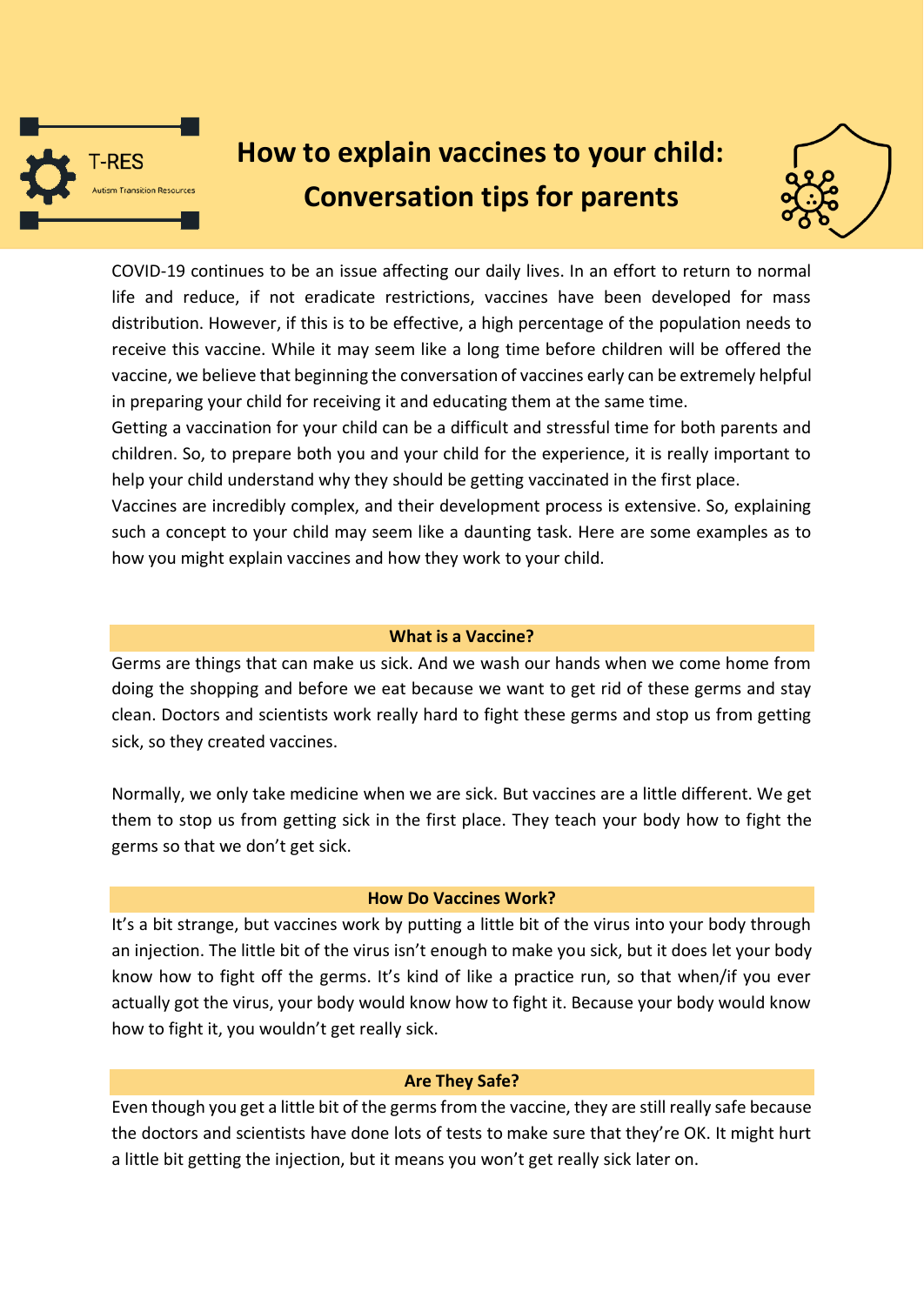## **When it comes to vaccination time for your child or other family and friends.**

You may also want to talk to your child about the possibility of them getting vaccinated against COVID-19. Even though it may be quite a while before children will be receiving vaccines (pending results of clinical trials currently underway, and availability of vaccines), now is a good time to begin the conversation and reduce levels of anxiety when the time comes for them to visit the GP, especially given that adults in their life may be getting vaccinated soon.

Here are some overall tips for talking to your child about vaccines, and specifically the COVID-19 vaccine.

### **1. Start the conversation early.**

Especially with the abundance of talk about the COVID-19 vaccines currently in the media, and potentially family members already receiving COVID-19 vaccines, it can be a great time to begin talking about vaccines. Starting the conversation early helps reassure your child that it is a normal and safe process. It also gives them time to ask any questions and express any worries they may have.

### **2. Manage Expectations.**

Even though we would all like the world to go back to normal as soon as everyone gets the vaccine, this may not be the case. We may still need to follow certain restrictions and guidelines, and things may not open up as quickly as we may like.

### **3. Bring up the topic often**

The more your child hears about vaccines and the COVID-19 vaccine in particular, the more comfortable they should come with the idea of getting the injection. It doesn't need to be brought up all the time, but if it comes up in conversation, or a child hears it on the news, it can be good to draw their attention to it and see if they have any questions.

### **4. Describe the process of getting the vaccine**

It is much easier for your child to prepare for getting the vaccination if they know what to expect. Tell them that they'll probably have to go into the doctor, and they will give them a little injection. Acknowledge that it might be a little sore, but maybe have a treat ready for after they receive the injection. It may also be useful to talk about this when a close family member is getting their injection. If it is a grandparent or even yourself, tell them about how